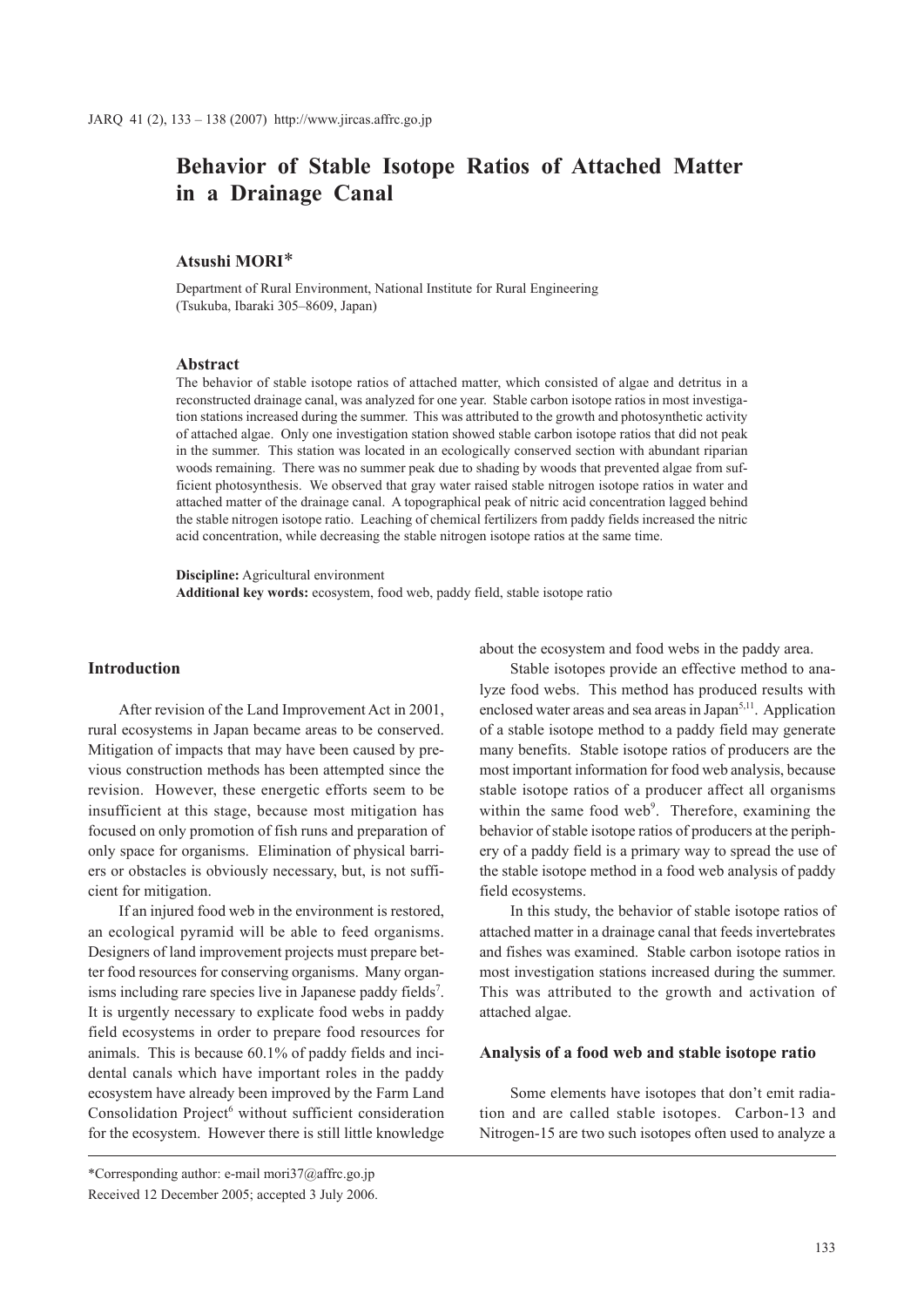A. Mori

food web. These isotopes inevitably exist in nature, and also are present in the bodies of organisms. Stable isotope ratios for carbon and nitrogen are expressed as  $\delta^{13}$ C and  $\delta^{15}$ N, respectively.

Plants are classified into 3 groups by the photosynthetic mechanism, namely  $C_3$ ,  $C_4$  and CAM plants. Scarce plant species in the paddy fields of Japan belong to the CAM plant group. A considerable number of plants in the paddy area are  $C_3$  plants, and all trees in forests belong to this group.

 $C_4$  plants are considered to have developed from  $C_3$ plants. Sugarcane (*Saccharum officinarum*), corn (*Zea mays*), eulalia (*Miscanthus sinensis*), crabgrass (*Digitaria ciliaris*), and giant foxtail (*Setaria faberi*) belong to C<sub>4</sub> plants.  $C_4$  plants can often be found in the periphery of a paddy field. They are usually members of Gramineae that are natives of tropical regions. The  $\delta^{13}$ C values for C<sub>4</sub> plants are approximately -13‰, with a range from -15‰ to  $-10\%$ <sup>10</sup>. The  $\delta^{13}$ C values of organisms are considerably lower than  $C_4$  plants, approximately  $-27\%$ , with a range from  $-35\%$  to  $-25\%$ <sup>9</sup>.

The values for algae in an environment that abounds in CO<sub>2</sub> are between  $C_3$  plants and  $C_4$  plants, at approximately  $-20\%$  as shown by previous investigations<sup>3</sup>. The  $\delta^{13}$ C of diatoms that were attached on an aerated aquarium were –19‰ (Mori, unpublished). The  $\delta^{13}$ C values of periphytic diatoms cultured in an estuary of the Natori River were from  $-18\%$  to  $-11\%$ <sup>4</sup>. The high values indicated by Itoh<sup>4</sup> may be caused by a low water velocity inhibiting CO<sub>2</sub> exchange from the atmosphere into the aquatic systems.

The type of plants present as producers in a food web can be predicted by analysis of  $\delta^{13}$ C, because  $\delta^{13}$ C changes

little under prey-predator interactions. Therefore, when the  $\delta^{13}$ C of an animal is approximately –30‰, the animal is considered to be in a food web derived from  $C_3$  plants.

The  $\delta^{15}$ N increases approximately 3‰ at every trophic level. This property can provide important information about prey-predator interactions in a food web. The origin of a food web can be predicted from  $\delta^{13}$ C and a trophic level from  $\delta^{15}N$ . Stable isotope ratios of producers are the most important data in a food web analysis.

## **The study site and methods**

This study was conducted in *Harakawa* drainage canal (hereinafter called "*Harakawa*"), a main drainage canal in the *Isawa-nambu* Project (National Farm Land Consolidation Project, benefit area = 707 ha). The area is located in Iwate Prefecture, Northern Japan, at 39 degrees north latitude and 141 east longitude. *Harakawa* flows through the center of the area. Locations of the investigation stations and their profiles are shown in Fig. 1 and Table 1, respectively. A section of *Harakawa* including Station 5 was lined with L-type retaining walls and had a soil bottom classified as a silt fraction. Most flow of the canal was monotonous because the canal gradient and the cross-section of the canal were standardized. The biota in this section was poor. Other sections of the canal were lined with dry masonry and had various soil bottoms that contained boulders, gravel, silt, and clay with a steep bed slope and wide canal-width. These characters induced a canal environment with diverse biota.

The *Harakawa* basin was covered with forest in the upper stream of the benefit area with paddy fields in the area, as well as domestic wastewater from Station 2 to



**Fig. 1. Location of investigation stations**

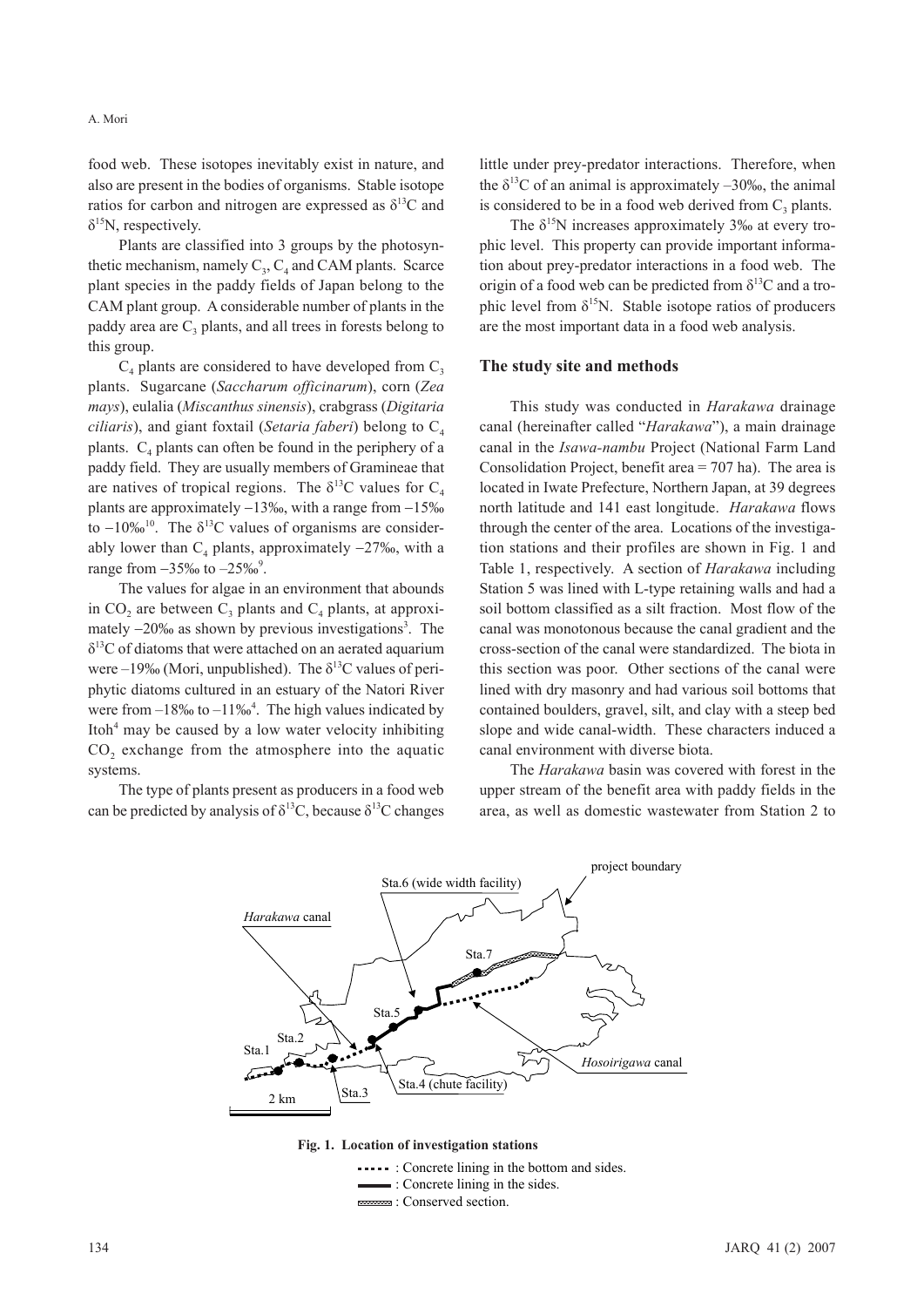| Investigation<br><b>Station</b> | Lining           | Profile                                                                                                                                                                                 |  |  |  |  |
|---------------------------------|------------------|-----------------------------------------------------------------------------------------------------------------------------------------------------------------------------------------|--|--|--|--|
| Sta. 1                          | None             | Not improved yet.                                                                                                                                                                       |  |  |  |  |
| Sta. 2                          | Bottom and sides | Starting point of repaired <i>Harakawa</i> at the present time. A sample was collected from<br>the concrete sides.                                                                      |  |  |  |  |
| Sta. 3                          | Bottom and sides | A sample was collected from a pod made of porous concrete for a vegetative restoration<br>test.                                                                                         |  |  |  |  |
| Sta. 4                          | <b>Sides</b>     | A chute facility for ecosystem conservation. A steep angle made water velocity rapid.<br>Small rapids and pools were shaped. Attached algae, invertebrates and fishes were<br>abundant. |  |  |  |  |
| Sta. 5                          | <b>Sides</b>     | A sample was collected from the sides because no attached matter was on the bottom.                                                                                                     |  |  |  |  |
| Sta. 6                          | <b>Sides</b>     | A wide section for a fish shelter. Attached algae, invertebrates and fishes were abundant.                                                                                              |  |  |  |  |
| Sta 7                           | None             | A conserved section with riparian woods.                                                                                                                                                |  |  |  |  |

**Table 1. Profile of investigation stations**

**Table 2. Annual average of**  $\delta^{13}$ **C and**  $\delta^{15}$ **N** 

|           | Sta.    | Sta. 2  | Sta. 3 | Sta. 4  | Sta. 5  | Sta. 6  | Sta. 7  | Average |
|-----------|---------|---------|--------|---------|---------|---------|---------|---------|
| .         | $-22.2$ | $-23.7$ | $-232$ | $-22.1$ | $-23.1$ | $-22.9$ | $-25.4$ | $-23.2$ |
| $S^{12}N$ |         | ، ، ،   | 3 X    |         | 5.4     | 49      |         | ں . ب   |

Station 4. Station 4, Station 6 and Station 7 were distinctive stations compared to the other stations. Station 4 had a rapid steep slope instead of a drop facility to conserve fishes. Station 6 was a wide canal for fish shelter during a flood. Station 7 was located in a conserved section, in order to avoid repair and conserve the abundant biota. Investigations were made from April 2003 to February 2004 at two monthly intervals. Attached matter was gathered from boulders or from the surface of the concrete bottom when there were no boulders. Samples were fixed in formalin on site, then freeze-dried at  $-40^{\circ}$ C after examination under a microscope at a  $400 \times$  magnification. Stable isotope ratios of the samples were analyzed with a mass spectrometer, Delta <sup>plus</sup> XP, manufactured by Thermo Finnigan.

# **Results and discussion**

## **1. Structure and characteristics of attached matter**

All samples of attached matter were composed of algae and detritus generated from plant material. Algae accounted for a small share at Station 7 as compared to the other stations. Blood worms (larvae of Chironomidae) and other invertebrates were captured in the attached matter at Station 3, even though both the walls and bottom of the canal were concrete lined, which has been considered to be unsuitable for organisms. Chain-forming algae had grown abundantly upon attached matter that seemed to contain a microbial community. These results suggest

that some organisms may be able to live on the concrete lining of canals with remediation.

Diatom (*Melosira varians*) was observed to be dominant in June and replaced by *Spirogyra* sp. in August on the retaining walls. *Gyrosigma* sp. was observed preferentially at Station 4. Since little is known about the ecology of algae in the canal, more knowledge of algae, such as representative species, changes of algal dominant species and the properties of  $\delta^{13}$ C, is required.

#### **2.** Properties of  $\delta^{13}C$

Annual averages of  $\delta^{13}$ C for each investigation station are shown in Table 2. The  $\delta^{13}$ C average of attached matter taken as a whole in *Harakawa* was -23.2‰. The  $\delta^{13}$ C of detritus mostly from C<sub>3</sub> plants was measured to be approximately  $-26\%^8$ . Since the  $\delta^{13}$ C of algae was deduced to be approximately -20‰ as referred to above, the average  $\delta^{13}$ C of attached matter indicated the mass of algae growing in *Harakawa* was approximately half of all attached matter.

Seasonal changes in the  $\delta^{13}$ C values of each station are shown in Fig. 2. The highest  $\delta^{13}$ C value was -20.2‰ at Station 4 in August. Annual averages for each station ranged from -25.4‰ to -22.1‰. In all stations except for Station 7, the highest values were observed in June or August. Regarding the monthly average of all seven stations, the highest value was -21.9‰ in June and second highest was -22.0‰ in August. The standard deviation and the annual disparity of  $\delta^{13}$ C by station increased with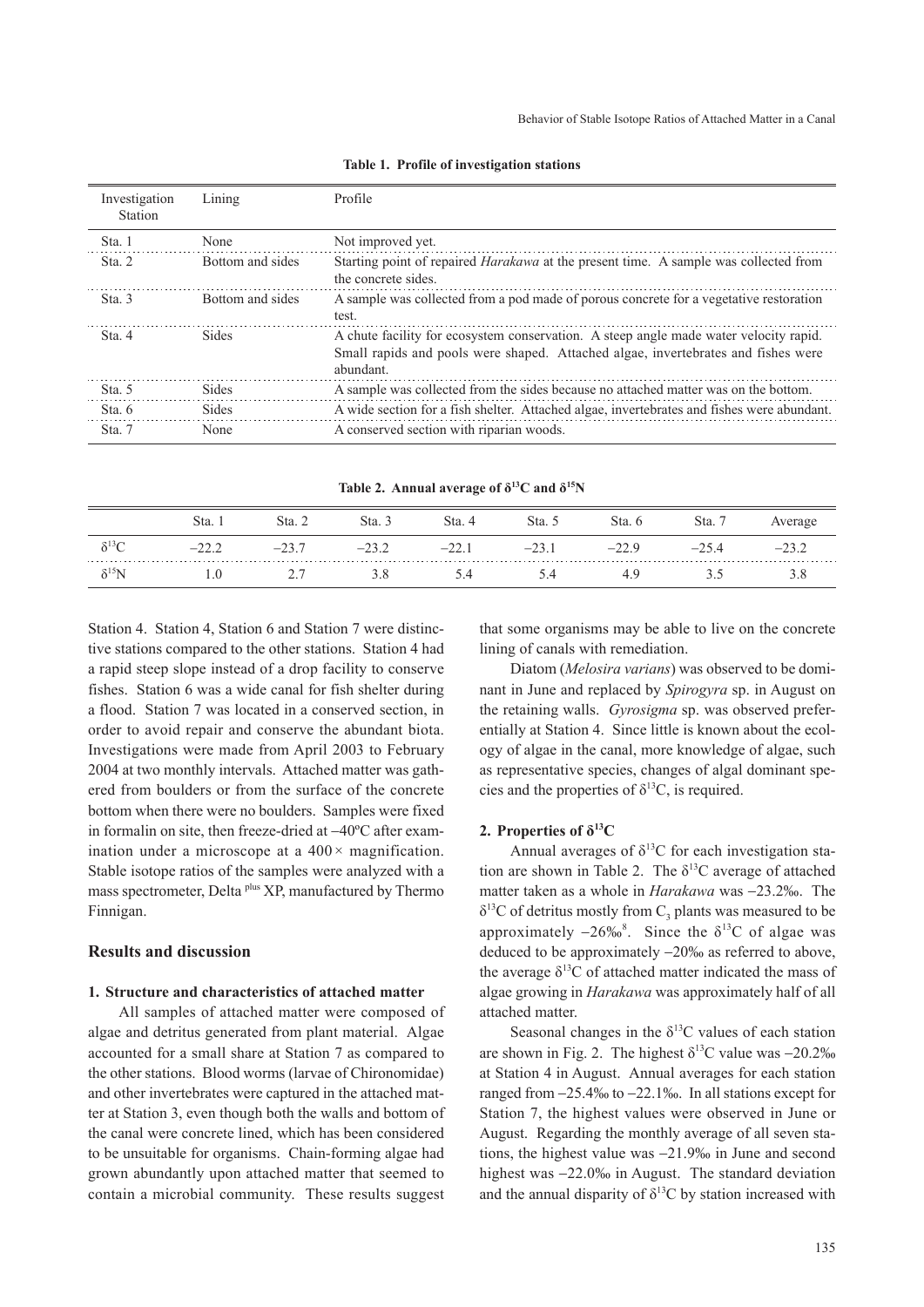A. Mori



 $\rightarrow \rightarrow$ : Sta. 1,  $-+$  -: Sta. 2,  $-\times$  -: Sta. 3,  $-\rightarrow$ : Sta. 4,  $\rightarrow$  : Sta. 5,  $\rightarrow$  : Sta. 6,  $\rightarrow$  : Sta. 7. **Fig. 2. Seasonal changes in δ13C of attached matter**

the annual average of  $\delta^{13}$ C. There was a significant correlation between the annual average and standard deviation  $(R<sup>2</sup> = 0.67, p < 0.05)$  and between the annual average and

annual disparity  $(R^2 = 0.67, p < 0.05)$ . These results suggest that growth of algae became higher during the summer because the  $\delta^{13}$ C value of algae is higher than detritus. Furthermore,  $\delta^{13}$ C of algae increased if photosynthe-

sis was activated, because isotope fractionations became smaller by the activation<sup>1</sup>. It is possible that the ascent of  $\delta^{13}$ C in summer can be attributed not only to an increase of the algae on attached matter, but also to an increase in the  $\delta^{13}$ C of algae itself. A positive correlation ( $R^2 = 0.54$ ,  $p \le 0.05$ ) between water velocity and  $\delta^{13}$ C of Station 6 was observed (Fig. 3). It is possible that the  $\delta^{13}C$  of attached matter in a rapid stream increased because detritus in the attached matter was washed out and the proportion of algae increased relatively.

The lowest average of  $\delta^{13}$ C was -25.2‰ at Station 7. The  $\delta^{13}$ C value of Station 7 was compared with the other 6 stations; the range of seasonal change was narrow and the highest value in Station 7 was not recorded in the summer but in October. The reason for these results may be that the algal biomass on attached matter of Station 7 was lower than that of the other stations because of insufficient light that was essential for photosynthesis. The environment of Station 7 had similarities to a stream including much litter fall, high water velocity with growth of rapids, a gravel bottom, and a shady water surface. Organisms in a stream depend on organic matter derived from terrestrial plants, because algal production under insufficient light cannot sustain hungry invertebrates that act as a bridge between producers and secondary consumers in a food web. A gravel bottom catches litter and detritus that are very important for organisms as food in such an environment. A heterotrophic food web that is common in a stream may have been observed at Station 7.

From the aspect of material circulation, carbon for the food web is derived from two sources, 1) terrestrial organic matter and 2) dissolved inorganic carbon (DIC) in water absorbed from the atmosphere and fixed by algae. Both sources with their own  $\delta^{13}$ C values would be transferred into the food web mainly via invertebrates. Therefore, the  $\delta^{13}$ C values of attached matter and seasonal variation in the canal depend on the ratio of algae. It is possible that activation of algal production also influenced the ratios. We may say that material of a canal and solar irradiation affect the growth of the attached algae.

#### **3.** Properties of  $\delta^{15}N$

The annual averages of  $\delta^{15}N$  by station are also shown in Table 2. Seasonal changes in the  $\delta^{15}N$  values by station are shown in Fig. 4. Relationships between  $\delta^{15}N$ and concentrations of nitric acid in June and December are shown in Fig. 5 and Fig. 6, respectively. The average of  $\delta^{15}N$  for all attached matter was 3.8‰. As algae assimilate dissolved inorganic nitrogen (DIN) to grow in water, the  $\delta^{15}N$  of algae indicates the DIN value. In general,  $\delta^{15}N$ values in rain water are negative. The value becomes higher as water flows downstream because of biological accumulation. Therefore, the  $\delta^{15}N$  of algae in the lower stream and in a section where bodily waste are discharged are almost always higher than in the upper stream.

As shown in Fig. 5 and Fig. 6, the  $\delta^{15}N$  of attached matter closely followed that of the water, even though both of the values do not correspond exactly. We attribute the elevation of  $\delta^{15}N$  of attached matter, including algae, from Station 2 to Station 4 to gray water that was discharged from houses. The  $\delta^{15}N$  was higher than rain water. DIN absorbed by algae is considered to move inside the food web through invertebrates.

The maximum value of  $\delta^{15}N$  of water was recorded at Station 4, but the peak of nitric acid concentration was at Station 6. The  $\delta^{15}N$  values of chemical fertilizers are approximately zero, because they came from atmospheric nitrogen that is defined as the standard of the nitrogen stable isotope ratio. Therefore, discharged water from paddy fields showed lower  $\delta^{15}N$  values than gray water. Nitric acid concentration continued to increase toward the lower reaches of the canal from household and paddy field discharges. However, the low  $\delta^{15}N$  derived from chemical fertilizers in the gray water diluted the high  $\delta^{15}N$ . The  $\delta^{15}$ N values of attached matter and water in December were higher than in June. The differences were due to a low dilution with a decrease in canal water during the noirrigation period because scarcely any water discharged from paddy fields to the canal. Denitrification generation increases the  $\delta^{15}N$  of the remaining  $NO_3^$ increases the  $\delta^{15}N$  of the remaining  $NO_3^-$  because the  $^{14}NO_3^-$  consumption rate is higher than  $^{15}NO_3^-$  in the deni-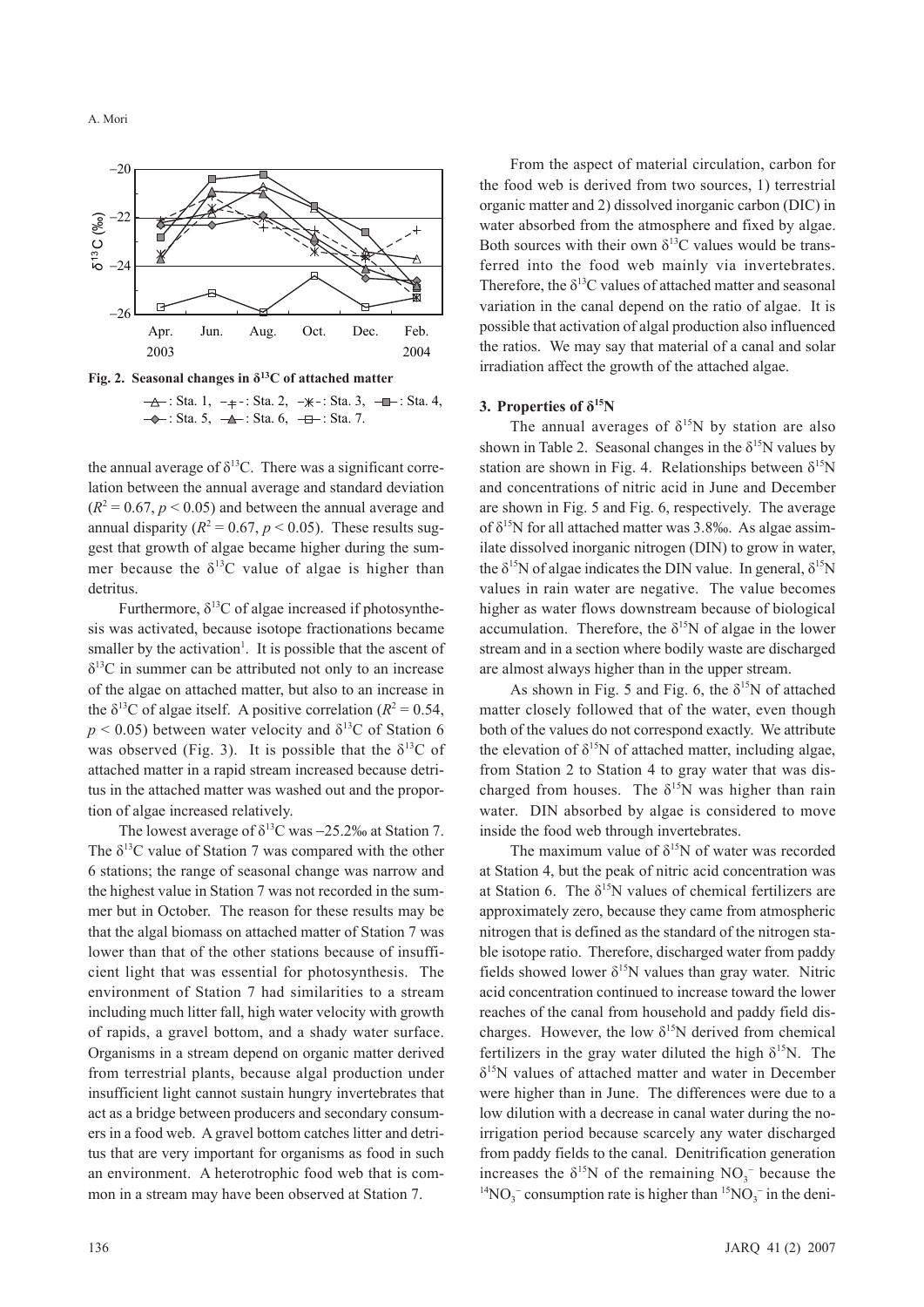trification process<sup>2</sup>, namely fractionation. The elevation of  $\delta^{15}N$  at Station 7 in December may include elevation by fractionation. Thus, more study is needed to understand definitely the dynamics of nitrogen in *Harakawa*.

# **Conclusions**

It follows from what has been said that 1) the growth and activation of attached algae in the canal increased the  $\delta^{13}$ C values of attached matter during summer; 2) insufficient photosynthesis in a shady ecologically conserved section with abundant riparian woods remaining prevented abundant production of algae; and 3) nitrogen from houses that had high  $\delta^{15}N$  was absorbed by algae. It is likely that consumers in the food web are influenced materially by these characteristics.

This study showed that stable isotope ratios of producers indicate material flow and circulation in the canal. Stable isotope analysis helps us not only understand the food web and material transfer in the system but also the



**Fig.** 3. Correlation between water velocity and  $\delta^{13}C$  of **attached matter**



Fig. 5. Concentrations of nitric acid and  $\delta^{15}N$  (Jun. in 2003) Fig. 6. Concentrations of nitric acid and  $\delta^{15}N$  (Dec. in 2003) : Concentration of NO<sub>3</sub><sup>-</sup>,  $\Box$  : Concentration of NH<sub>4</sub><sup>+</sup>,  $-\blacksquare$ :  $\delta^{15}N$  of attached matter,  $-\blacklozenge$  -:  $\delta^{15}N$  of water.

interactions between material circulation and the living world in the paddy ecosystem. We can survey the material flow in a paddy area by analysis of the biological community, adding isotopic investigations in paddy fields.

# **Acknowledgments**

Stable isotope ratios were measured using the isotope ratio mass spectrometric system at Japan International Research Center for Agricultural Sciences (JIRCAS). I sincerely appreciate Dr. S. Tobita (JIRCAS) for his kind help.

#### **References**

- 1. Calder, J. A. & Parker, P. L. (1973) Geochemical implications of induced changes in 13C fractionation by blue green algae. *Geochim. Cosmochim. Acta*, **37**, 133–140.
- 2. Chien, S. H., Shearer, G. & Kohl, D. H. (1977) The nitro-



**Fig. 4. Seasonal changes in δ15N of attached matter**





: Concentration of NO<sub>3</sub><sup>-</sup>,  $\Box$  : Concentration of NH<sub>4</sub><sup>+</sup>,  $-\blacksquare$ :  $\delta^{15}N$  of attached matter,  $-\blacklozenge$  -:  $\delta^{15}N$  of water.